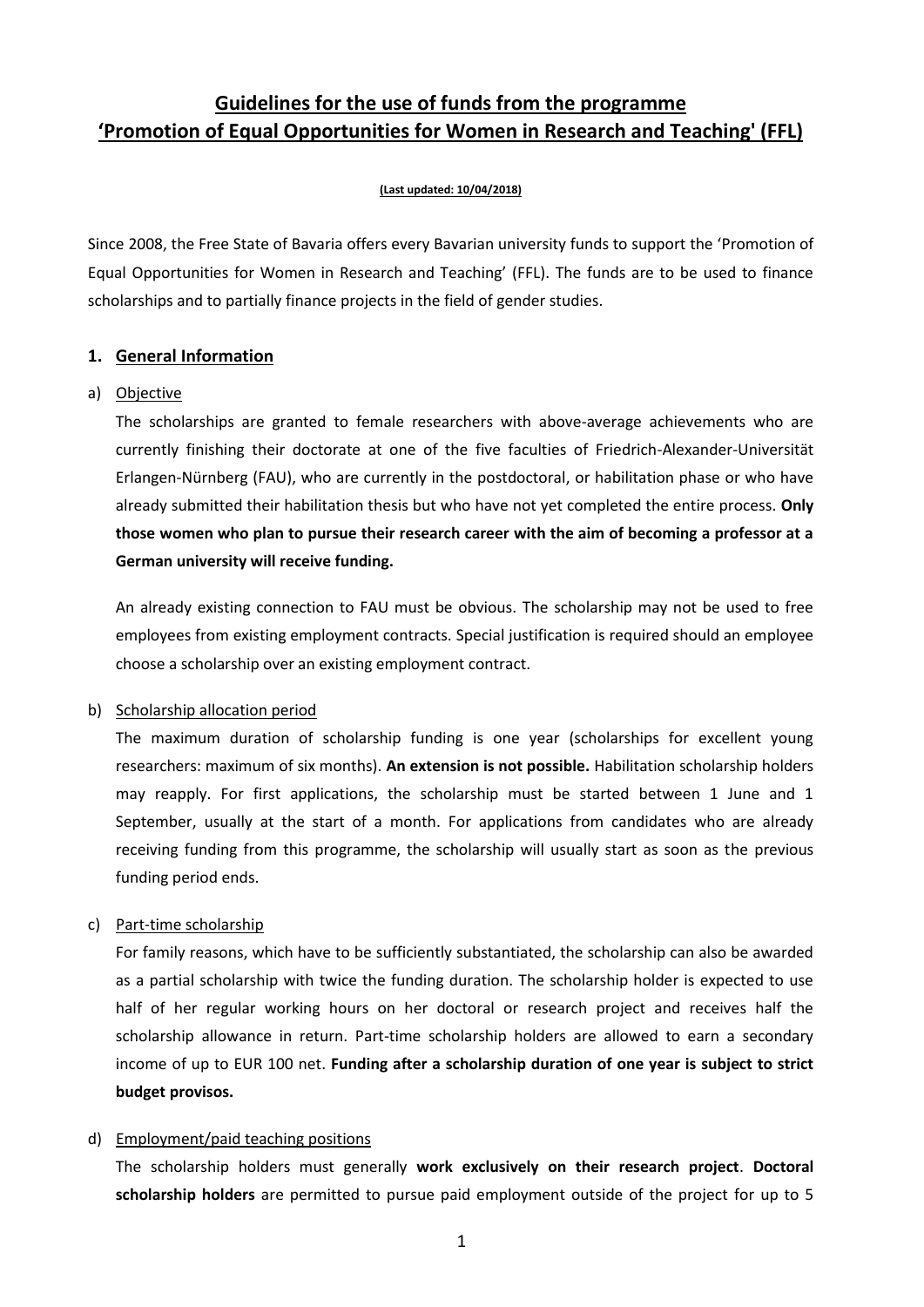hours per week or teach for up to 2 semester hours per week (SWS). **Income from university teaching assignments will not be counted towards the scholarship.** Income over EUR 200 a month from other activities is deducted from the scholarship.

Holders of a **postdoctoral or habilitation scholarship or of a scholarship for excellent young researchers** may work in (preferably paid) teaching positions for up to 4 SWS.

#### e) Taxes and insurance

In accordance with Section 3 (44) of the German Income Tax Act (Einkommensteuergesetz), the scholarship is generally tax free. If in doubt, please enquire how the scholarship is treated under German tax law at the respective tax office – if need be together with a tax advisor. The final tax assessment will be done when completing your income tax return. Since no social benefits (health insurance, social security etc) are covered by the scholarship, the candidates for the scholarship programme are obliged to take out mandatory health insurance and any other insurance needed at their own expense. Scholarship holders are covered for accidents on FAU premises but not on their way to or from work.

### f) Child care allowance

An additional child care allowance may be granted to scholarship holders of all types, specifically EUR 200 for one child and EUR 100 for each additional child under the age of 12.

### g) Maternity leave

If periods of statutory maternity leave fall within the funding period, the duration of the scholarship is generally extended by the duration of statutory maternity leave at the written request of the scholarship holder. Scholarship payments will continue throughout maternity leave.

#### h) Parental leave

During periods of parental leave the scholarship may be suspended or reduced to 50%. Any parental allowance that exceeds the minimum rate (EUR 300) will be counted towards the scholarship. The funding period of a reduced monthly scholarship allowance will be extended accordingly. When suspending the scholarship, the total funding period of 12 or 6 months will not be extended.

# i) Stays abroad for research purposes

All scholarships permit **short stays abroad for research purposes**. During these research stays, the scholarship may be continued if the supervisor confirms that the research stay is directly related to the funded research qualification.

#### j) Applicants with foreign nationalities

Applicants with foreign nationalities need to be based in the Federal Republic of Germany at the time of application and plan their scientific career here with the aim of becoming a university professor. This must be stated in the application, including clear reasons. Scholarships are not granted to applicants who already receive funding from their home country.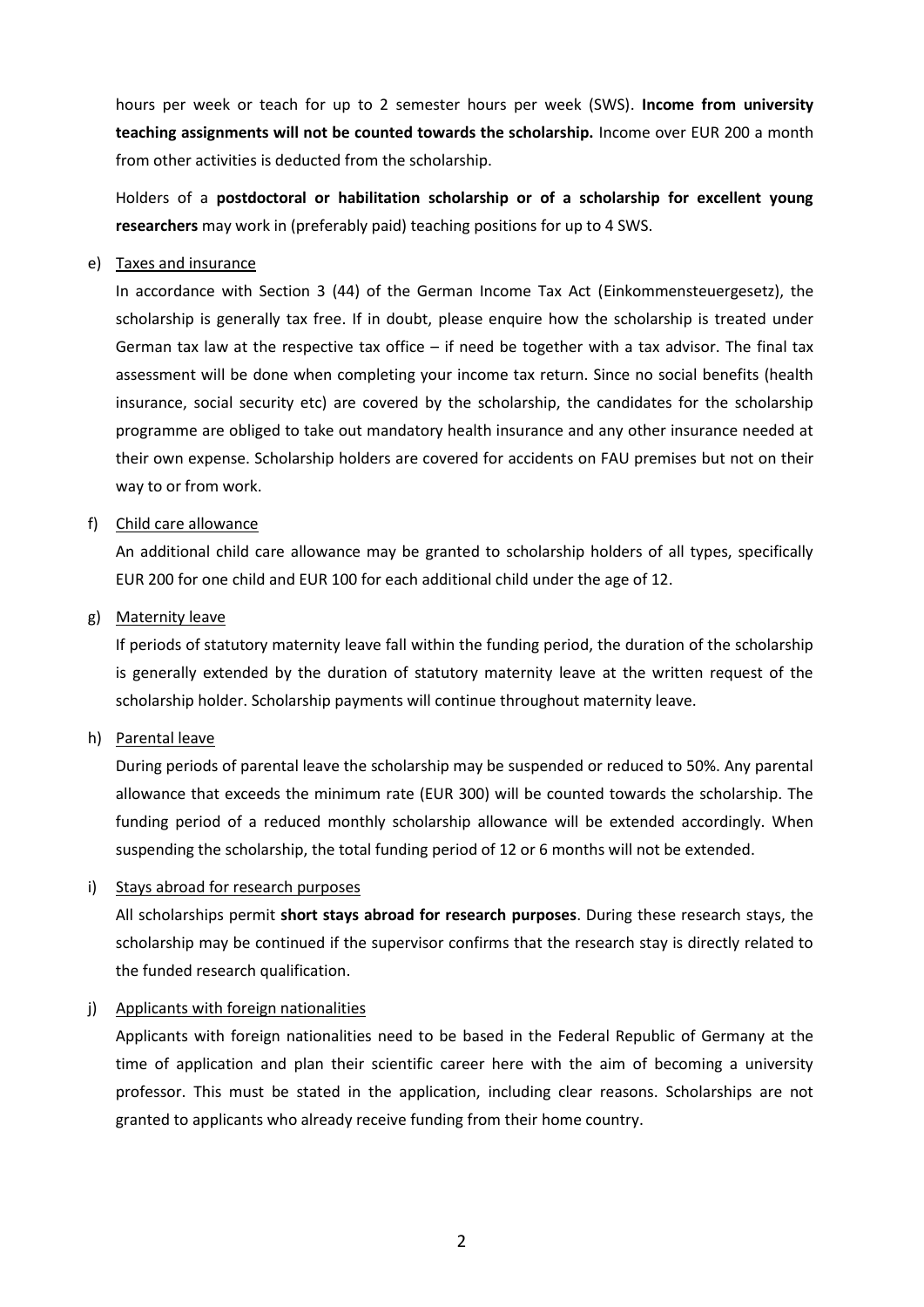### k) Obligation to cooperate

In order to ensure the legitimacy of the scholarship, one requirement for funding is that the recipients of the funding fulfil their obligation to cooperate. Therefore the scholarship holders

- must state all details relevant to funding and, upon request, agree to the provision of relevant information by third parties
- give immediate notification of changes in personal circumstances relevant to funding or in information provided in connection with the application for funding (e.g. other funds granted)
- agree to inform the Office of Equality and Diversity about the progression of their career after the end of the period during which they receive the scholarship

# l) Final report

All scholarship holders must submit a final report no later than two months after the end of the scholarship; scholarship holders must submit the report on their own initiative. **If the final report is not submitted or not submitted in time, the full scholarship will be reclaimed within three months.**

For doctoral candidates, a confirmation of the submission of their doctoral thesis, a copy of the thesis cover sheet and a note confirming the expected date of the oral examination shall suffice. A copy of the doctoral degree certificate must be submitted as soon as possible. If the scholarship holder cannot submit the doctoral thesis in time for the end of the scholarship as planned, she must explain her reasons in the final report and state how she intends to proceed with the thesis.

Postdoctoral and habilitation researchers and holders of scholarships for excellent young researchers must submit a report about the entire duration of the scholarship. If a habilitation is supported up until its completion, a confirmation of the submission of the paper and a letter stating the expected time frame of the further procedure shall suffice.

m) Credit in publications

In publications and in any other presentation, especially those of a public nature, the following acknowledgement should be included at an appropriate point:

"Bavarian Equal Opportunities Sponsorship – Realisierung von Frauen in Forschung und Lehre (FFL) – Promotion Equal Opportunities for Women in Research and Teaching."

# **2. Selection and allocation process**

#### n) Preselection interview

**It is absolutely necessary to attend a preselection interview.** Please make an appointment with Dr. Imke Leicht [\(gender-und-diversity@fau.de](mailto:gender-und-diversity@fau.de)) if you are seriously interested. This interview has to take place two weeks before the end of the application period at the latest.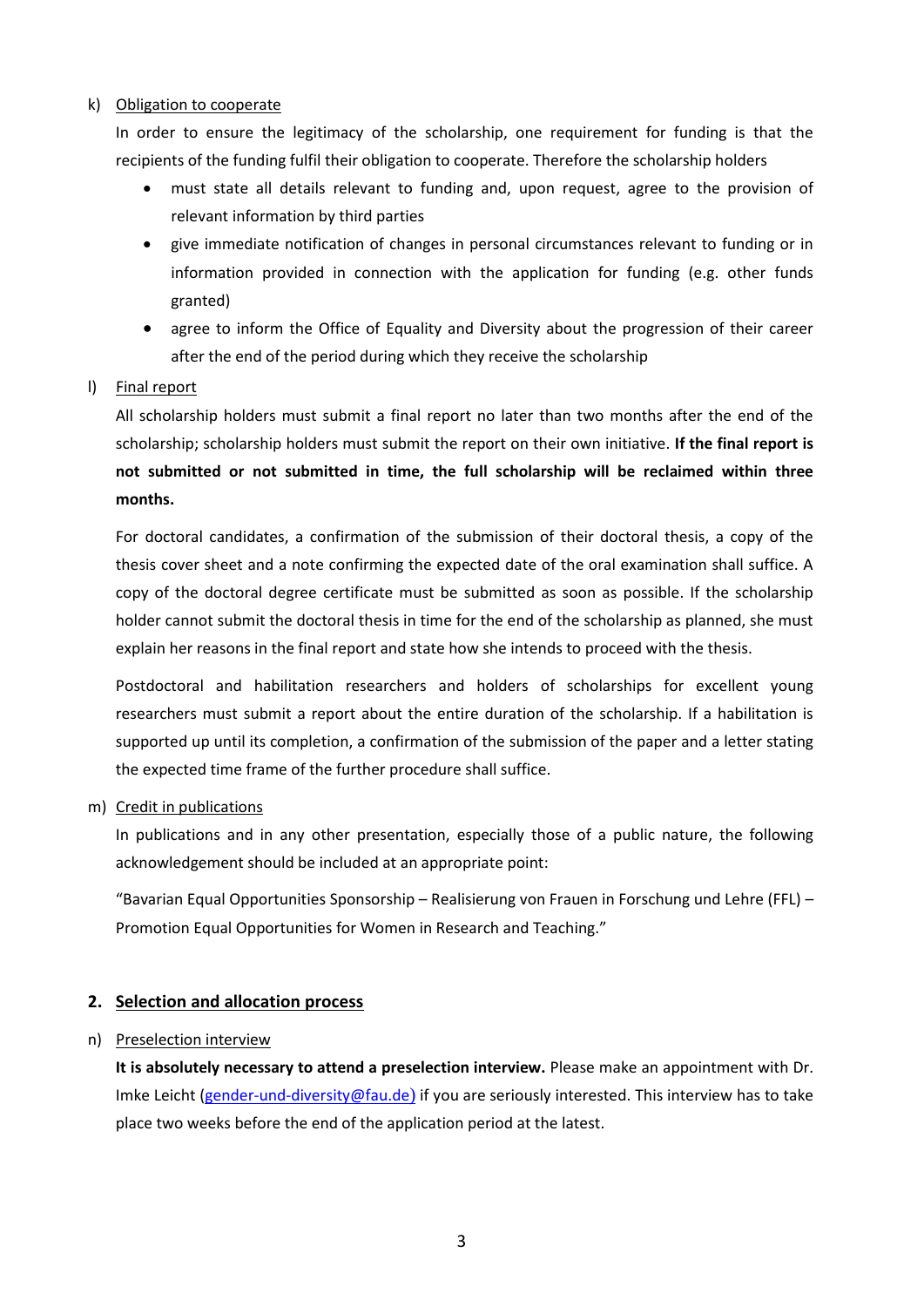#### o) How to apply

Scholarship applications in German or English must be submitted in duplicate (one of which must consist of reproducible, unstapled documents with one-sided print) to **F4 – Office of Research Career Development and Graduate Centre (Schlossplatz 4, 91054 Erlangen) by 28/29 February of the year.**

Please note that no deadline extensions are possible due to time constraints. The applications are considered in the form in which they are available at the time of the deadline. **Subsequent submission of documents is not possible.** For this reason we strongly advise you to have F4 – Office of Research Career Development and Graduate Centre formally check if your documents are complete at least one week before the end of the application period.

Application documents are not returned.

#### p) Reviews

The applications must be accompanied by reviews from two university professors. For post-doctoral degree scholarships one of the reviews must be from a professor who is not based at FAU. The reviewer must comment on the candidate's ability to successfully work on scientific projects and the academic quality of those projects (see check list for reviews).

### q) Selection committee

The decision about the funding is taken by the Commission for Research and Young Researchers chaired by the Vice President for Teaching and Learning. The University women's representative is a member of this commission.

# **3. Kinds of Scholarships**

# **3.1 Doctoral scholarship**

Doctoral scholarships may only be granted for the **final phase of a doctorate in case of above-average achievements**. A requirement for this is confirmed preliminary work of at least one year. Only doctorates that serve as the **basis for a further qualification for a professorship** at Friedrich-Alexander-Universität Erlangen-Nürnberg may be considered for funding. Only female doctoral candidates who are registered in FAU's doctoral database *docDaten* and have been admitted to doctoral studies at FAU may apply.

The monthly scholarship allowance is **EUR 1200** (plus any child care allowances). Additional material and travel expenses (including printing costs) are not available.

The duration of the scholarship is **one year**, beginning **between 1 June and 1 September**. Extensions or reapplications are **not possible**.

Applicants must submit the following documents together with the completed application form:

a) a signed CV in tabular form with a publication list (see application form)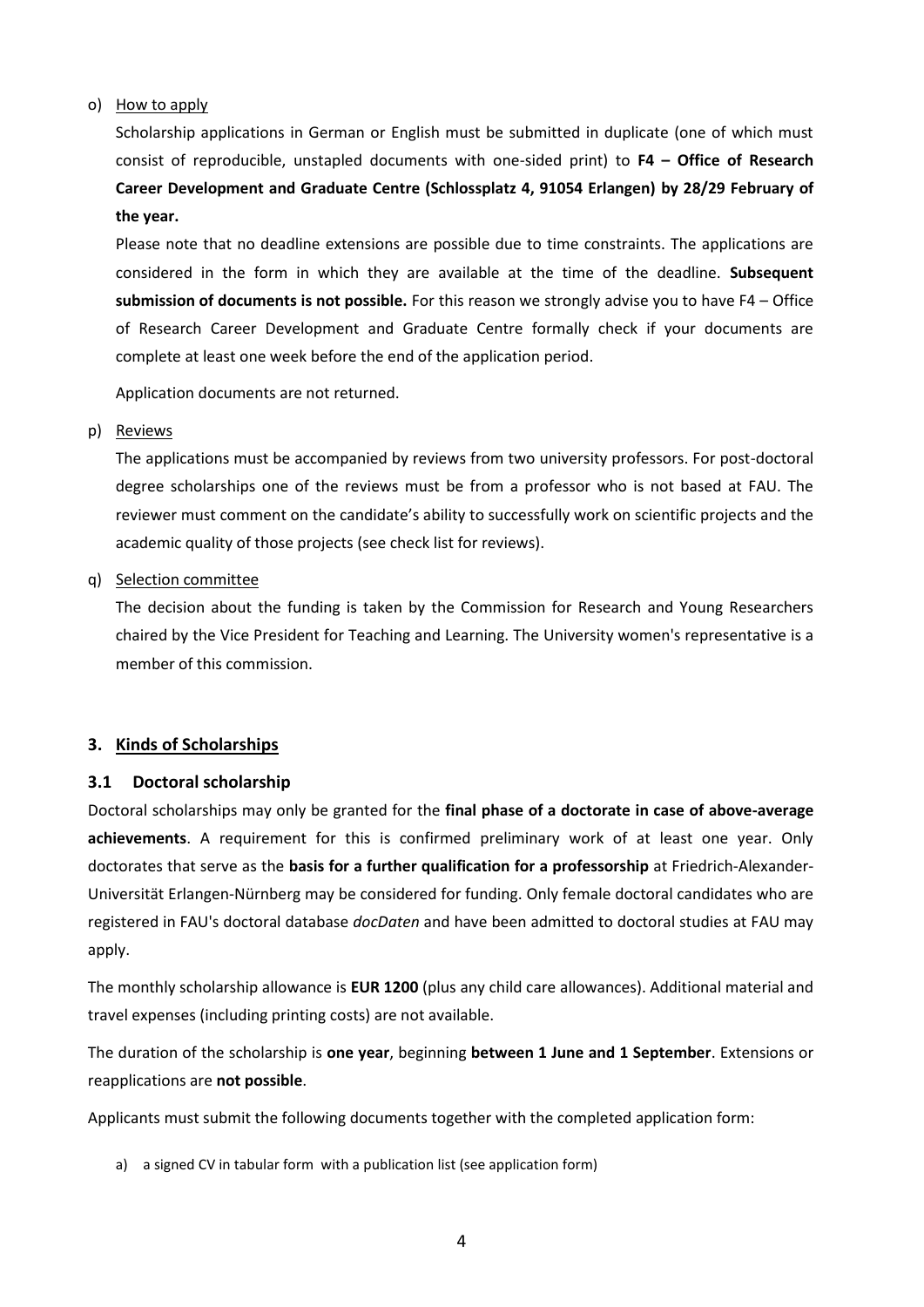- b) copies of all university degrees achieved so far (in English or German; certified translations must be provided for other languages)
- c) signed reviews from two university full professors (see check list)
- d) a detailed project description that explains the work already done on the thesis and a work plan detailing the content and time frame for the funding period in question (approx. 5 pages plus work plan)
- e) placement of the project in the applicant's career plan
- f) confirmation of current occupation(s) if applicable, special justification is required if an employee prefers to choose a scholarship over an existing employment contract
- g) copies of the birth certificates of any children.

### **3.2 Scholarships for postdoctoral researchers**

These scholarships are intended to enable women with doctorates to start, continue and/or complete a project at FAU that qualifies them for a university career (junior professorship or habilitation). Applicants should generally have completed their doctorate with a minimum grade of 'sehr gut' (excellent; magna cum laude). Furthermore, the duration of the doctorate may generally not have exceeded four years. In justified, exceptional cases, application may be possible even if the doctoral degree certificate is not available yet. This is subject to the condition that the review provided clearly states that the completion of the doctorate at hand with excellent success (at least magna cum laude) is expected shortly. **The certificate must be submitted before the start of the scholarship.** In these cases the duration of the scholarship begins when the certificate is submitted.

The monthly scholarship allowance is **EUR 2200** (plus any child care allowances). Additional material and travel expenses (including printing costs) are **not** available.

The duration of the scholarship is one year, beginning **between 1 June and 1 September**. **Extensions and reapplications from postdoctoral researchers are not possible.** In exceptional circumstances the scholarship may be suspended one time only for a maximum of 6 months upon request.

The scholarship holder **must have continuing close institutional ties to FAU**. Paid participation of the scholarship holder in teaching is possible and encouraged during the funding period for **up to 4 SWS**.

Applicants must submit the following documents together with the completed application form:

- a) a signed CV in tabular form with applications list (see application form)
- b) copies of all university degrees achieved so far (in English or German; certified translations must be provided for other languages)
- c) two signed reviews from university full professors, at least one of them FAU external (see check list)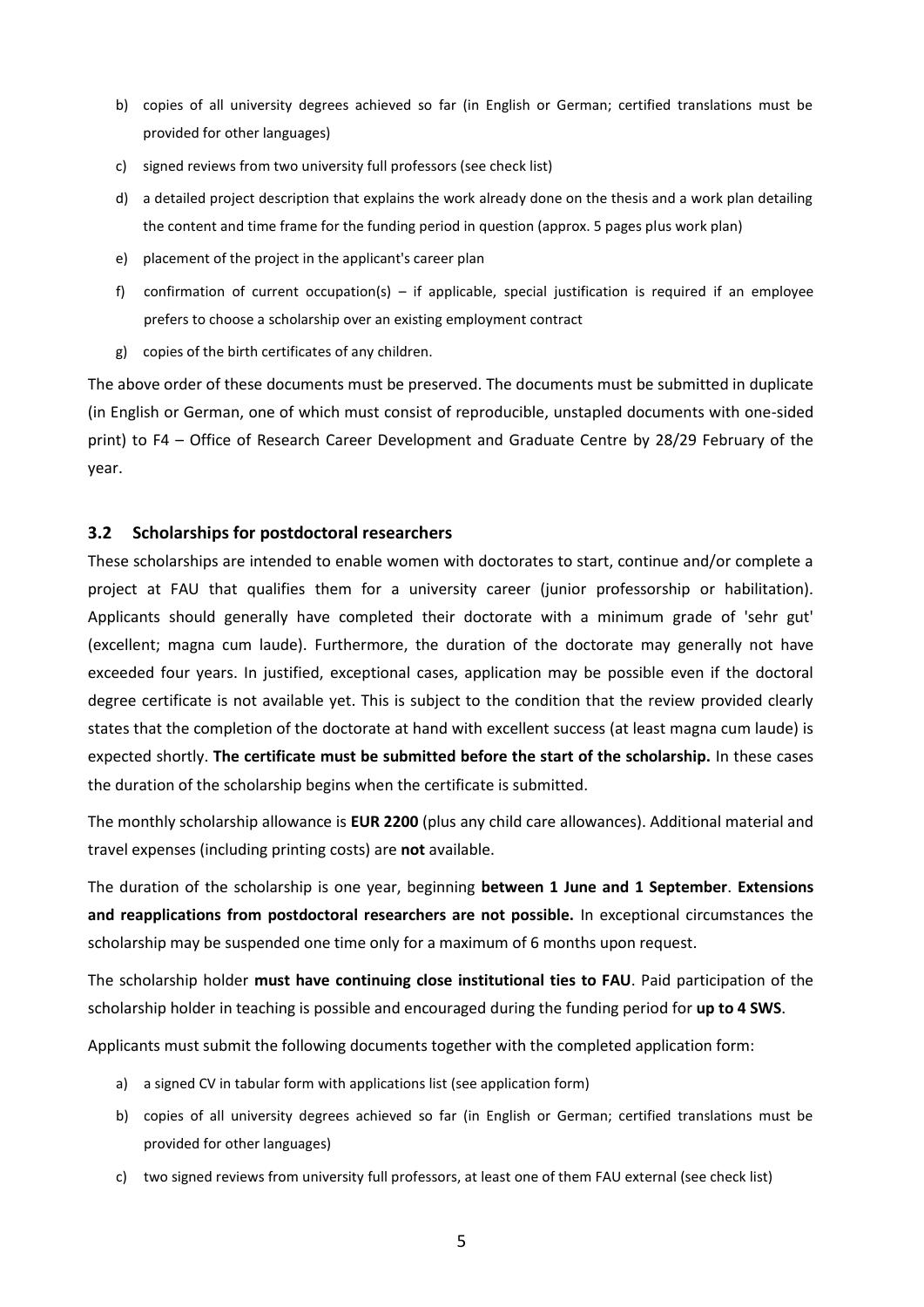- d) statement from the department/institute to which the project is assigned on scholarship holder's continuing institutional ties to the department/institute
- e) a description of the planned research project conforming to academic conventions (subject, task and objective, work plan, research methods, preliminary work)
- f) placement of the project in the applicant's career plan
- g) confirmation of current occupation(s) if applicable, special justification is required if an employee prefers to choose a scholarship over an existing employment contract
- h) copies of the birth certificates of any children.

### **3.3 Habilitation scholarships**

These scholarships are for young female researchers **pursuing a habilitation** according to Section 65 of the Bavarian Higher Education Act (Bayerisches Hochschulgesetz, BayHSchG) as amended on 23 May 2006. Applicants must prove that they have been accepted as a habilitation candidate by the faculty in question.

The monthly scholarship allowance is **EUR 2600** (plus any child care allowances). Additional material and travel expenses (including printing costs) are **not** available.

The duration of the scholarship is one year, beginning between **1 June and 1 September**. In exceptional circumstances the scholarship may be suspended one time only for a maximum of 6 months upon request.

The scholarship holder must have continuing close institutional ties to FAU. **Paid** participation of the scholarship holder in teaching is possible and encouraged during the funding period for **up to 4 SWS**. The teaching obligation set forth in the habilitation regulations is also binding for the scholarship holder.

Applicants must submit the following documents together with the completed application form:

- a) a signed CV in tabular form with publication list (see application form)
- b) copies of all university degrees achieved so far (in English or German; certified translations must be provided for other languages)
- c) confirmation of habilitation status from the faculty
- d) two signed reviews from university full professors, one of them FAU external and for habilitations according to the new legislation – one from a subject mentor
- e) statement from the department/institute to which the project is assigned on scholarship holder's continuing institutional ties to the department/institute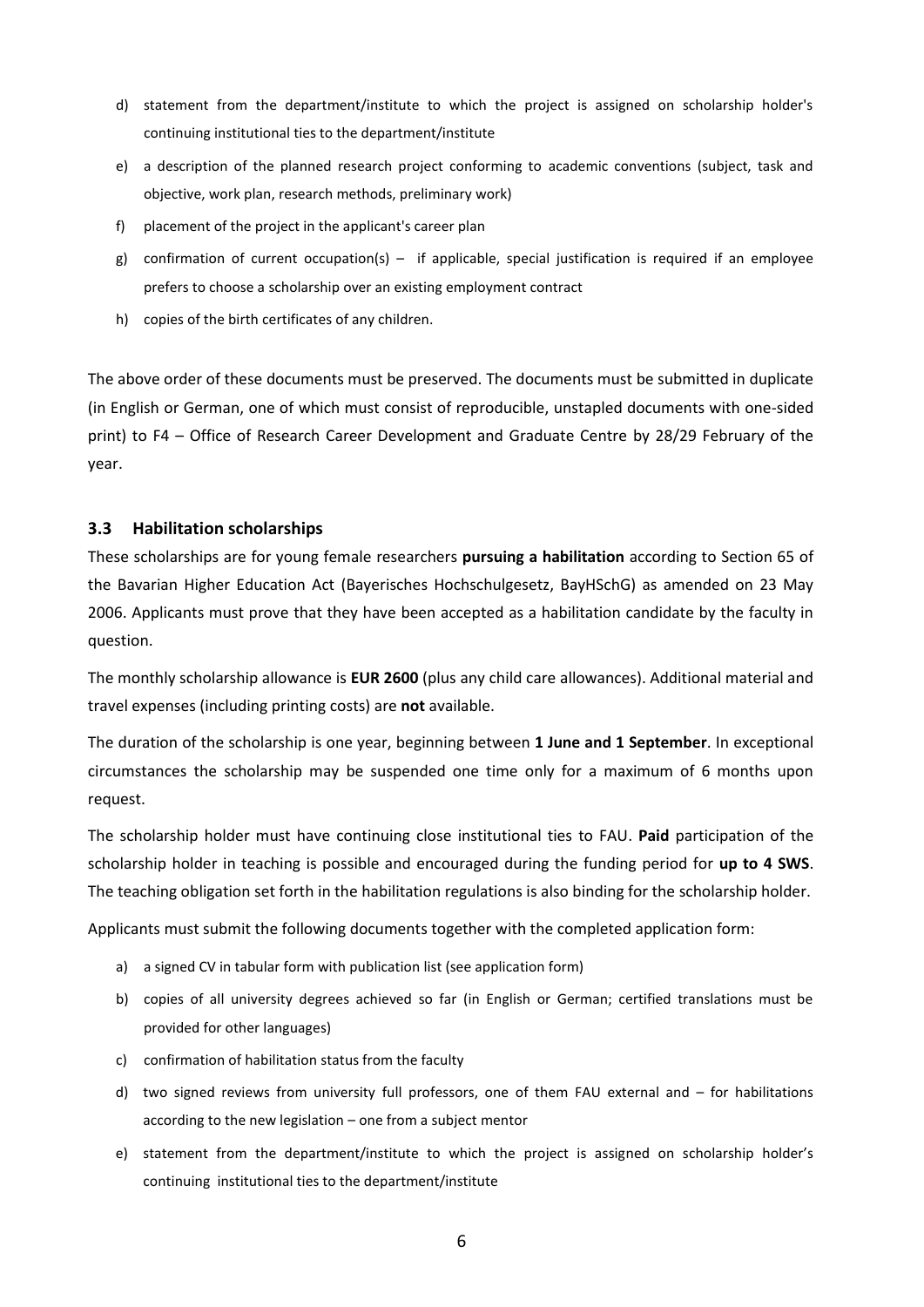- f) a description of the planned research project conforming to academic conventions (subject, task and objective, work plan, research methods, preliminary work)
- g) placement of the project in the applicant's career plan
- h) confirmation of current occupation(s) if applicable, special justification is required if an employee prefers to choose a scholarship over an existing employment contract
- i) copies of the birth certificates of any children.

If the habilitation thesis is submitted before the end of the granted funding period, the funding for the remaining calendar months may be continued as a *scholarship for excellent young researchers* (see 2.4) upon request. The maximum funding period for a scholarship for excellent young researchers who have submitted their habilitation thesis is six months.

To this end, scholarship holders must submit an application to F4 – Office of Research Career Development and Graduate Centre including the following documents:

- a) a description of the planned research for the remaining funding period
- b) a statement from a university full professor
- c) confirmation from the faculty that the habilitation thesis has been submitted and that the habilitation procedure has been initiated

The Vice President for Research will decide on the application in consultation with the women's representative at FAU.

# **3.4 Scholarships for excellent young researchers**

The scholarship is open to any young researchers who have already submitted their habilitation thesis but have not yet completed the entire process. This funding aims to support young researchers in the period between the submission and completion of the habilitation thesis. But, the funding ends as soon as the person becomes eligible for professorship.

The monthly scholarship allowance is **EUR 3000** (plus any child care allowances). Additional material and travel expenses (including printing costs) are **not** available.

The maximum duration of the scholarship is six months, beginning **between 1 June and 1 September**. Extensions or reapplications are **not** possible.

Applicants must submit the following documents together with the completed application form:

- a) a signed CV in tabular form with publications list (see application form)
- b) copies of all university degrees achieved so far (in English or German; certified translations must be provided for other languages)